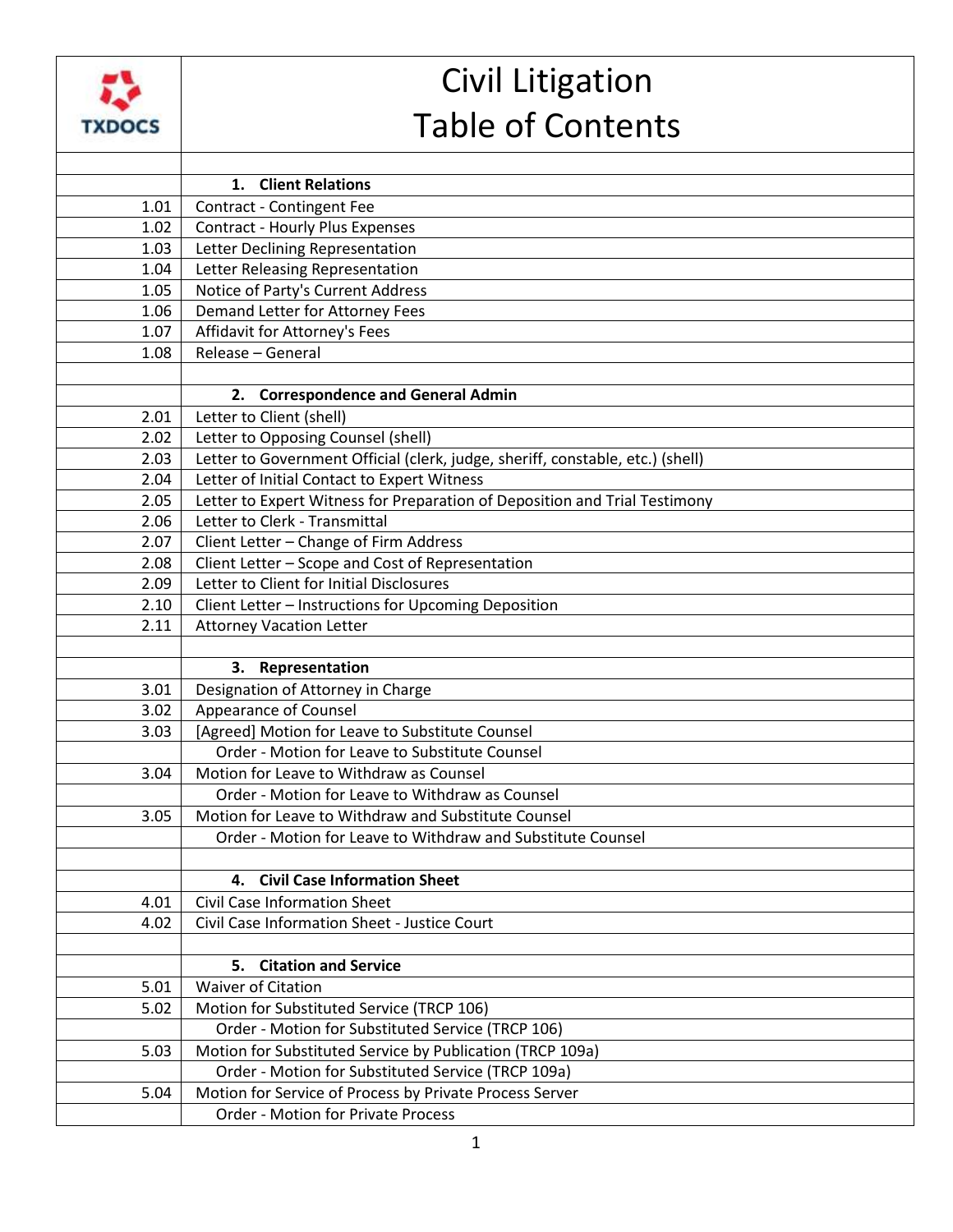| 5.05 | Citation for Notice by Publication                             |
|------|----------------------------------------------------------------|
| 5.06 | Request for Change of Address Information Needed for Service   |
| 5.07 | Return of Service on individual Defendant - In Person          |
|      |                                                                |
|      | <b>Settlement</b><br>6.                                        |
| 6.01 | Defendant's Declaration Invoking Rule 167                      |
| 6.02 | Defendant's Settlement Offer Under Rule 167                    |
| 6.03 | Plaintiff's Settlement Offer Under Rule 167                    |
| 6.04 | Refusal of Settlement Offer                                    |
| 6.06 | <b>Settlement and Mutual Release</b>                           |
| 6.08 | Client Letter - Final Settlement Payment                       |
| 6.10 | Acknowledgment of Settlement Disbursement                      |
| 6.12 | Client Letter - Transmitting Court Costs                       |
|      |                                                                |
|      | 7. Guardian Ad Litem                                           |
| 7.01 | Agreed Motion for Appointment of Guardian Ad Litem             |
|      | Order - Agreed Motion To Appoint Guardian Ad Litem             |
| 7.02 | Motion for Appointment of Guardian Ad Litem                    |
|      | Order - Appointing Guardian Ad Litem                           |
| 7.03 | Response to Motion for Appointment of Guardian Ad Litem        |
|      | Order - Denying Appointment of Guardian Ad Litem               |
|      |                                                                |
|      | 8. Judges, Associate Judges and Masters                        |
| 8.01 | Motion for Referral to Associate Judge                         |
| 8.02 | Objection to Motion for Referral to Associate Judge            |
|      | Order - Motion for Referral to Associate Judge                 |
|      | Order - Denying Motion for Referral to Associate Judge         |
| 8.03 | Appeal From Associate Judge's Decision                         |
| 8.04 | Notice of Motion to Disqualify                                 |
| 8.05 | Motion to Disqualify Judge                                     |
| 8.06 | Response to Motion to Disqualify Judge                         |
|      | Order - Disqualifying Judge                                    |
|      | Order - Referring Motion to Regional Presiding Judge           |
| 8.07 | Motion to Recuse Judge                                         |
| 8.08 | Response to Motion to Recuse                                   |
|      | Order - Recusing Judge                                         |
|      | Order - Referring Motion to Recuse to Regional Presiding Judge |
| 8.09 | Objection to Assigned Judge                                    |
| 8.10 | Response to Objection to Assigned Judge                        |
|      | Order - Removing Assigned Judge                                |
| 8.11 | Request for Appointment of Master                              |
| 8.12 | Objection to Appointment of Master                             |
|      |                                                                |
|      | 9. Pleadings (specific causes of action are in later sections) |
| 9.01 | Petition (shell)                                               |
| 9.02 | <b>Original Answer [and Counterclaim]</b>                      |
| 9.03 | Counterclaim                                                   |
| 9.04 | Motion for Leave to File Amended Pleading                      |
| 9.05 | Response to Motion for Leave to File Amended Pleading          |
|      | Order - Motion for Leave to File Amended Pleading              |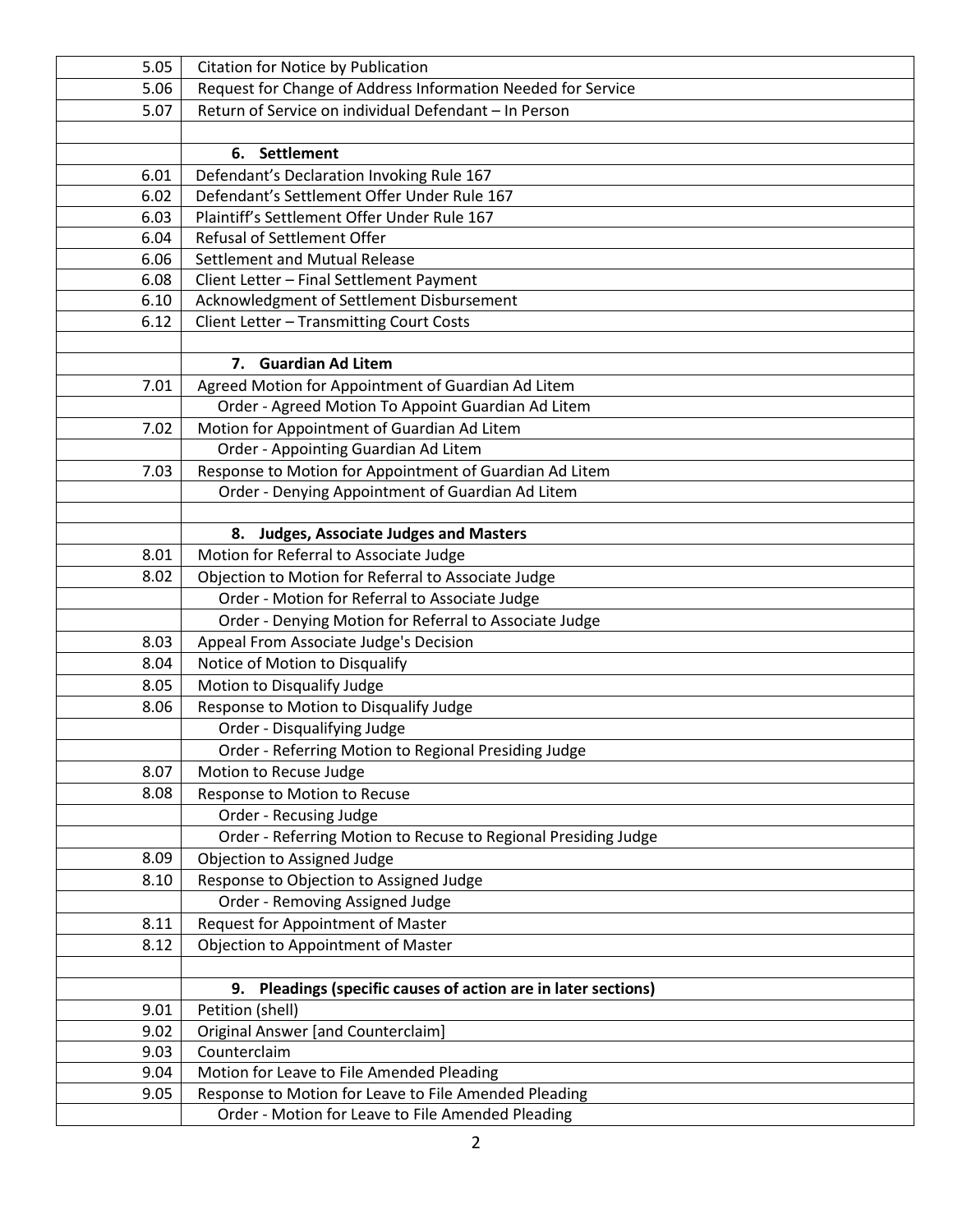| 9.06           | Motion to Strike Amended Pleading                                                                    |
|----------------|------------------------------------------------------------------------------------------------------|
|                | Order - Motion to Strike Amended Pleading                                                            |
| 9.07           | <b>Special Exceptions</b>                                                                            |
|                | Order - Special Exceptions                                                                           |
|                |                                                                                                      |
|                | 10. Generic Motion and Order (Shells)                                                                |
| 10.01          | Motion                                                                                               |
| 10.02          | Order                                                                                                |
| 10.03          | Verification                                                                                         |
| 10.04          | Affidavit                                                                                            |
| 10.05          | <b>Unsworn Declaration</b>                                                                           |
| 10.06          | <b>Unsworn Declaration Jurat</b>                                                                     |
|                |                                                                                                      |
|                | 11. Jurisdiction / Special Appearance                                                                |
| 11.01          | Motion to Dismiss for Lack of Jurisdiction                                                           |
| 11.02          | Response - Motion to Dismiss for Lack of Jurisdiction                                                |
|                | Order - Motion to Dismiss for Lack of Jurisdiction                                                   |
| 11.03          | Response to Plea to Jurisdiction                                                                     |
|                | Order - Plea to Jurisdiction                                                                         |
| 11.04          | Defendant's Special Appearance - Personal Jurisdiction                                               |
| 11.05          | Response to Special Appearance                                                                       |
|                | Order on Defendant's Special Appearance                                                              |
| 11.06          | Motion for Continuance to Conduct Jurisdiction Related Discovery                                     |
| 11.07          | Response to Motion for Continuance to Conduct Jurisdiction Related Discovery                         |
|                | Order - Motion for Continuance to Conduct Jurisdiction Related Discovery                             |
| 11.08          | Defendant's Motion to Dismiss                                                                        |
| 11.09          | Plaintiff's Motion to Retain and Response to Motion to Dismiss                                       |
|                | Order on Defendant's Motion to Dismiss                                                               |
| 11.10<br>11.11 | Motion to Dismiss Baseless Cause of Action<br>Response to Motion to Dismiss Baseless Cause of Action |
|                | Order on Motion to Dismiss Baseless Cause of Action                                                  |
| 11.12          | Joint Motion for Nonsuit and Voluntary Dismissal                                                     |
|                | Order for Nonsuit and Voluntary Dismissal                                                            |
| 11.13          | Motion to Reinstate After Dismissal Without Prejudice                                                |
|                | Order Granting Motion to Reinstate After Dismissal Without Prejudice                                 |
| 11.14          | Response to Motion to Reinstate                                                                      |
|                | Order Denying Motion to Reinstate After Dismissal Without Prejudice                                  |
|                |                                                                                                      |
|                | 12. Venue                                                                                            |
| 12.01          | Motion to Transfer Venue - Improper County or Convenience                                            |
| 12.02          | Response to Motion to Transfer Venue - Improper County                                               |
|                | Order - Motion to Transfer Venue - Improper County or Convenience                                    |
| 12.03          | Motion to Change Venue - Local Prejudice                                                             |
| 12.04          | Response to Motion to Change Venue - Local Prejudice                                                 |
|                | Order - Motion to Transfer Venue - Local Prejudice                                                   |
| 12.05          | <b>Agreed Motion to Transfer Venue</b>                                                               |
|                | Order - Agreed Motion to Transfer Venue                                                              |
|                |                                                                                                      |
|                | 13. Jury Demand                                                                                      |
| 13.01          | Demand for Jury Trial                                                                                |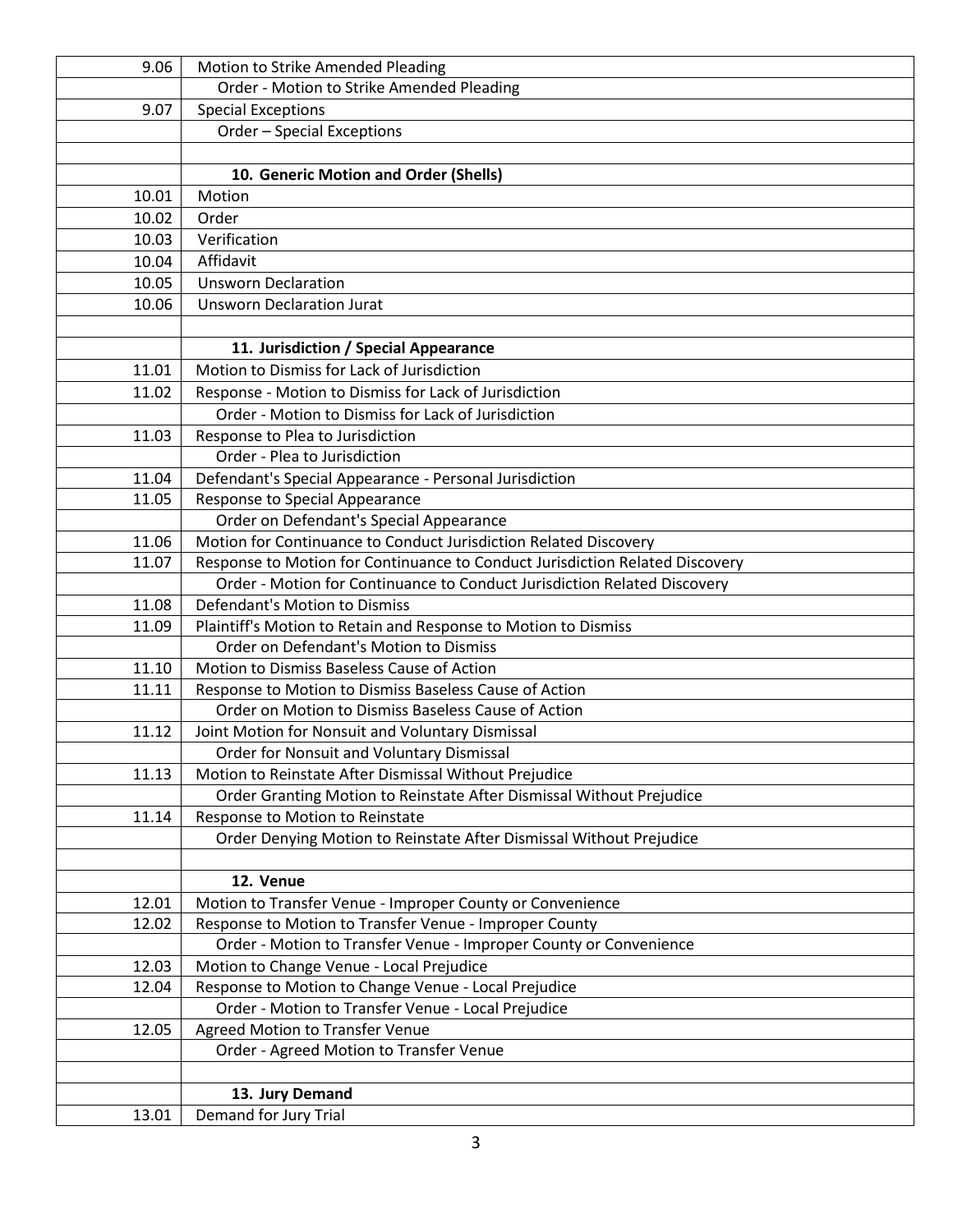| 13.02 | Objection to Jury Demand                                                     |
|-------|------------------------------------------------------------------------------|
| 13.03 | Withdrawal of Jury Demand                                                    |
|       |                                                                              |
|       | 14. Miscellaneous                                                            |
| 14.01 | <b>Certificate of Conference</b>                                             |
| 14.02 | Motion for Appointment of Interpreter                                        |
|       | Order - Motion for Appointment of Interpreter                                |
| 14.03 | <b>Suggestion of Death</b>                                                   |
| 14.04 | <b>Statutory Durable Power of Attorney</b>                                   |
| 14.05 | Vehicle Bill of Sale                                                         |
| 14.06 | Authorization for Release of Protected Health Information                    |
| 14.07 | Notice of Hearing                                                            |
| 14.08 | Notice of Zoom Hearing                                                       |
| 14.09 | Notice of Submission                                                         |
| 14.10 | Motion for Zoom Hearing                                                      |
|       | Order on Motion for Zoom Hearing                                             |
| 14.12 | Affidavit of Identity                                                        |
| 14.14 | <b>Exhibit List</b>                                                          |
| 14.15 | <b>Witness List</b>                                                          |
|       |                                                                              |
|       | 15. Injunctions and TRO                                                      |
| 15.01 | Original Petition and Application for TRO Injunction and Other Relief        |
|       | Temporary Restraining Order & Order Setting Hearing for Temporary Injunction |
|       | Temporary Injunction Order & Order Setting Trial on the Merits               |
| 15.02 | Response to Request for Injunctive Relief                                    |
|       | <b>Order Denying Temporary Injunction</b>                                    |
| 15.03 | Writ of Injunction                                                           |
| 15.04 | Motion Requesting Return of Posted Bond                                      |
|       |                                                                              |
|       | 16. Sanctions                                                                |
| 16.01 | Motion for Sanctions - Rule 13 TRCP                                          |
|       | Order - Imposing Sanctions Under Rule 13                                     |
| 16.02 | Response to Motion for Sanctions Rule 13 TRCP                                |
|       | Order to Deny Motion for Sanctions Rule 13 TRCP                              |
| 16.03 | Motion for Sanctions for False Certification Rule 191 TRCP                   |
|       | Order Imposing Sanctions Rule 191 TRCP                                       |
| 16.04 | Response to Motion for Sanctions Rule 191 TRCP                               |
|       | Order to Deny Motion for Sanctions Rule 191 TRCP                             |
| 16.05 | Motion for Sanctions Chapter 10 TCPRC                                        |
|       | Order Imposing Sanctions Chapter 10 TCPRC                                    |
| 16.06 | Response to Motion for Sanctions Chapter 10 TCPRC                            |
|       | Order to Deny Motion for Sanctions Chapter 10 TCPRC                          |
| 16.07 | Motion for Sanctions for Failure to Serve Rule 21b TRCP                      |
|       | Order Imposing Sanctions 21b TRCP                                            |
| 16.08 | Response to Motion for Sanctions Rule 21b TRCP                               |
|       | Order to Deny Motion for Sanctions Rule 21b TRCP                             |
| 16.09 | Motion for Discovery Sanctions Rule 215 TRCP                                 |
|       | Order Imposing Sanctions Rule 215 TRCP                                       |
| 16.10 | Response to Motion for Discovery Sanctions Rule 215 TRCP                     |
|       | Order to Deny Motion for Discovery Sanctions Rule 215 TRCP                   |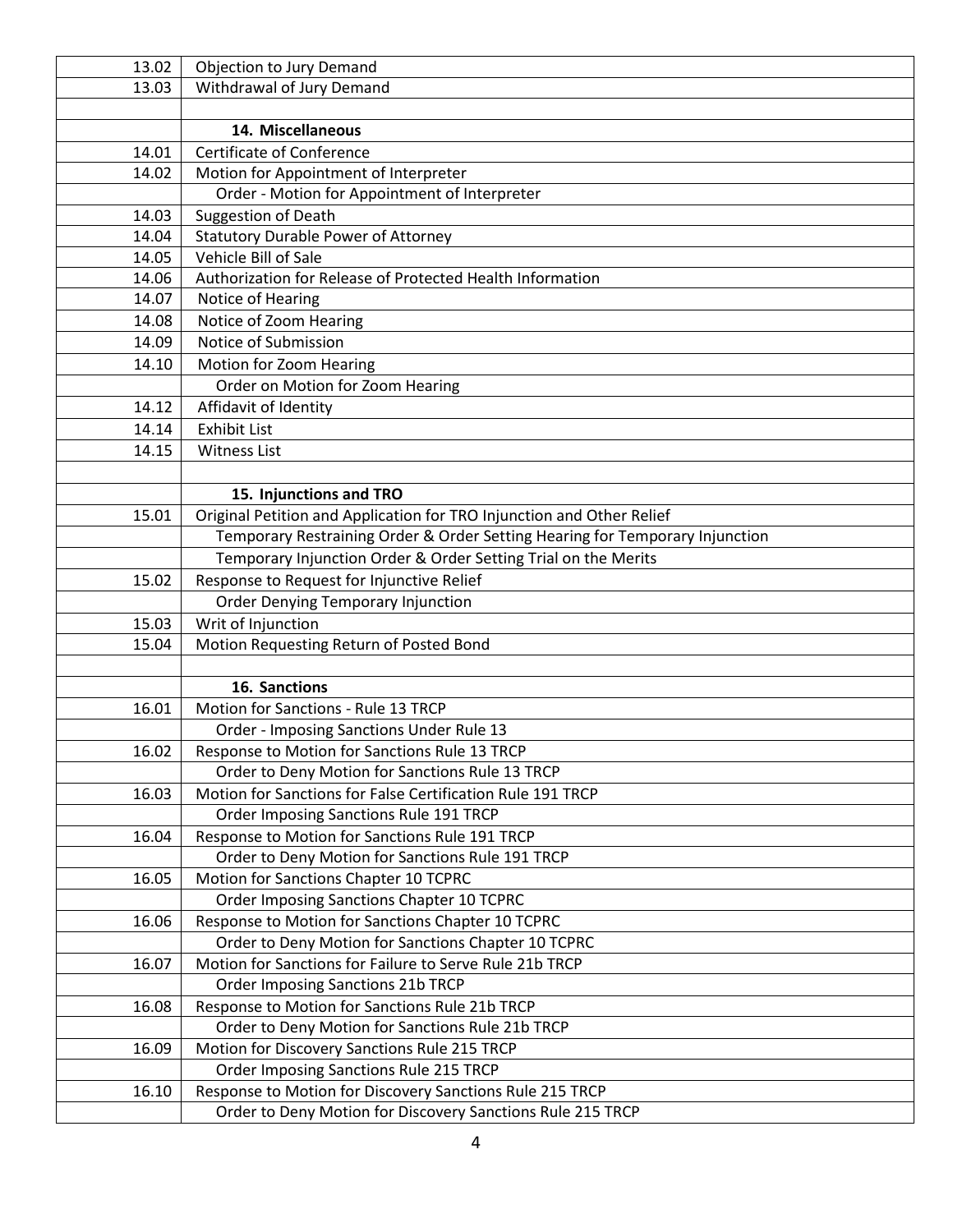| 16.11          | <b>Motion for Contempt</b>                                                      |
|----------------|---------------------------------------------------------------------------------|
|                | Order to Show Cause on Motion for Contempt                                      |
|                | <b>Order Granting Motion for Contempt</b>                                       |
| 16.12          | Response to Motion for Contempt - Parties                                       |
|                | Order Denying Motion for Contempt - Parties                                     |
| 16.13          | Response to Motion for Contempt - Nonparty                                      |
|                | Order Denying Motion for Contempt - Nonparty                                    |
| 16.14          | Judgment of Contempt - General                                                  |
|                |                                                                                 |
|                | 17. Summary Judgment, Default Judgment and Non-Suit                             |
| 17.01          | <b>Certificate of Last Known Address</b>                                        |
| 17.02          | Affidavit of Military Status                                                    |
| 17.03          | <b>Motion for Nonsuit</b>                                                       |
| 17.04          | Response to Motion for Nonsuit                                                  |
|                | Order - Motion for Nonsuit                                                      |
| 17.05          | Motion for Default Judgment                                                     |
|                | Order - Motion for Default Judgment                                             |
|                | Default Judgment with Personal Injury Findings                                  |
|                | Default Judgment (general)s                                                     |
| 17.06          | Plaintiff's Motion for Summary Judgment                                         |
| 17.07          | Response to Plaintiff's Motion for Summary Judgment                             |
|                | Order - Plaintiff's Motion for Summary Judgment                                 |
| 17.08          | Plaintiff's Motion for Summary Judgment on Defendant's Counterclaim             |
| 17.09          | Response to Plaintiff's Motion for Summary Judgment on Defendant's Counterclaim |
|                | Order - Plaintiff's Motion for Summary Judgment on Defendant's Counterclaim     |
| 17.10          | Defendant's Motion for Summary Judgment                                         |
| 17.11          | Response to Defendant's Motion for Summary Judgment                             |
|                | Order - Defendant's Motion For Summary Judgment                                 |
| 17.12          | Motion for Judgment on Agreed Statement of the Facts                            |
|                |                                                                                 |
|                | 18. Pretrial                                                                    |
| 18.01          | <b>Motion for Pretrial Conference</b>                                           |
|                | Order - Setting Pretrial Conference                                             |
| 18.02          | <b>Agreed Motion For Continuance</b>                                            |
|                | Order - Agreed Motion For Continuance<br><b>Motion for Continuance</b>          |
| 18.03<br>18.04 | Response to Motion for Continuance                                              |
|                | <b>Order - Motion for Continuance</b>                                           |
| 18.05          | <b>Motion to Extend Time</b>                                                    |
| 18.06          | Response to Motion to Extend Time                                               |
|                | Order - Motion to Extend Time                                                   |
| 18.07          | Motion to Quash Service of Process                                              |
|                | Order Granting Motion to Quash Service of Process                               |
| 18.08          | Agreed Motion to Retain Case on Docket                                          |
|                | Order Granting Motion to Retain Case on Docket                                  |
| 18.09          | <b>Motion to Consolidate</b>                                                    |
|                | <b>Order Granting Motion to Consolidate</b>                                     |
| 18.11          | Response to Motion to Consolidate                                               |
|                | <b>Order Denying Motion to Consolidate</b>                                      |
| 18.13          | <b>Motion for Mediation</b>                                                     |
|                |                                                                                 |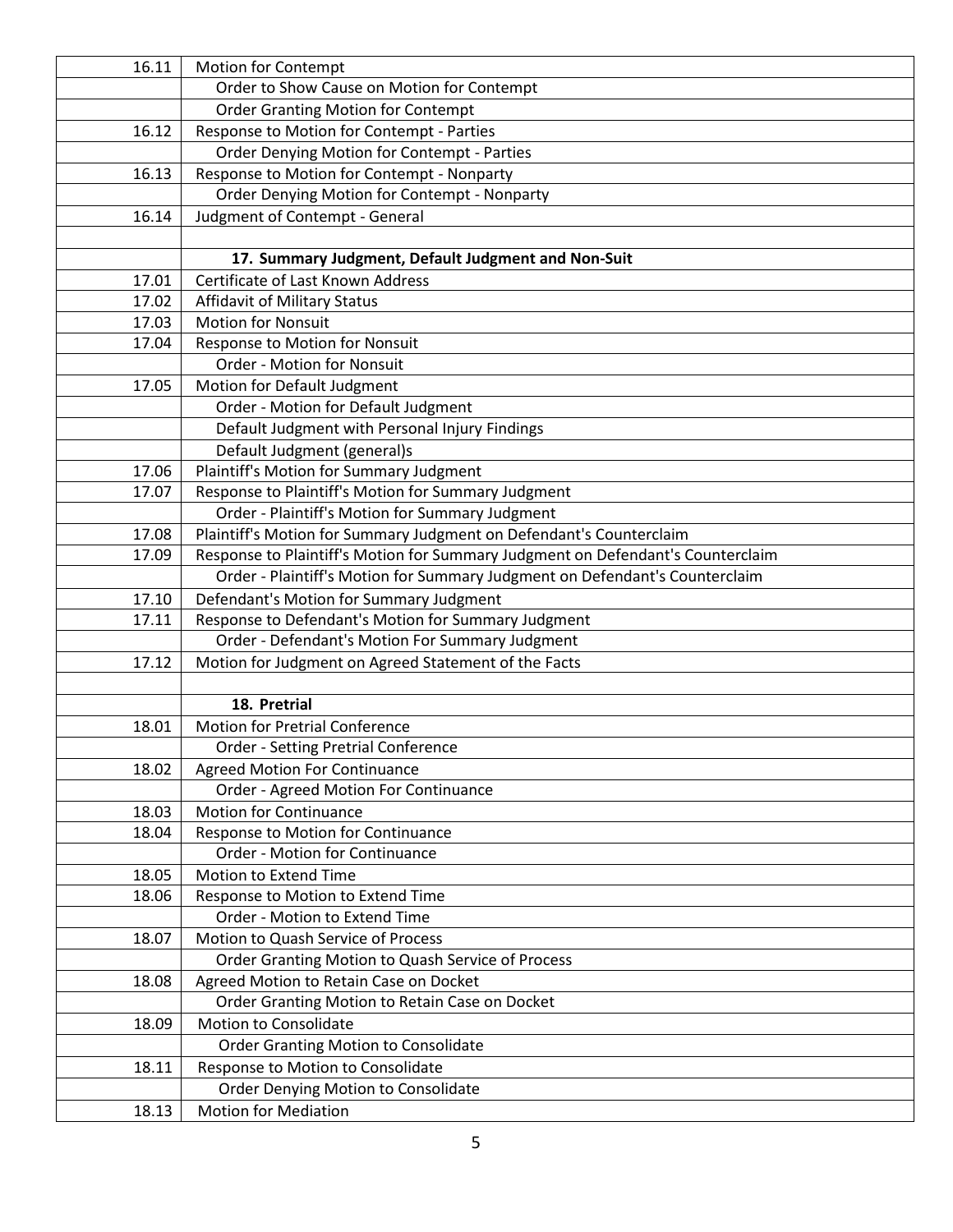|       | [Agreed] Order Referring Case to Mediation                      |
|-------|-----------------------------------------------------------------|
| 18.21 | Motion for Separate Trial                                       |
|       | Order Granting Motion for Separate Trial                        |
| 18.22 | Response to Motion for Separate Trial                           |
|       | Order Denying Motion for Separate Trials                        |
| 18.23 | Motion for Bifurcated Trial, Exemplary Damages                  |
|       | <b>Order Granting Motion for Bifurcated Trial</b>               |
| 18.24 | Response to Motion for Bifurcated Trial, Exemplary Damages      |
|       | Order Denying Motion for Bifurcated Trials                      |
| 18.25 | [Motion for Temporary Sealing Order and] Motion to Seal Records |
|       | <b>Order Sealing Court Records</b>                              |
| 18.26 | Affidavit to Seal Records                                       |
| 18.27 | Response to Motion to Seal Records                              |
|       | Order Denying the Sealing of Court Records                      |
| 18.28 | Response to Temporary Motion to Seal Records                    |
|       | Order Denying Motion to Temporarily Seal Court Records          |
| 18.29 | Response to Motion to Seal Records [Intervenor]                 |
| 18.31 | Motion to Reconsider Sealing the Court Records                  |
|       | Order on Motion for Reconsideration                             |
|       |                                                                 |
|       | 19. Dockets and Settings                                        |
| 19.01 | Motion to Set for Trial - Jury Docket                           |
|       | Order - Setting Case on Jury Docket                             |
| 19.02 | Motion to Set for Trial - Nonjury Docket                        |
|       | Order - Setting Case on Nonjury Docket                          |
| 19.03 | <b>Motion for Special Setting</b>                               |
|       | Order - Motion for Special Setting                              |
| 19.04 | <b>Motion for Preferential Setting</b>                          |
|       | Order - Motion for Preferential Setting                         |
| 19.05 | Motion to Strike from Nonjury Docket                            |
| 19.06 | Response to Motion to Strike from Nonjury Docket                |
|       | Order - Motion to Strike from Nonjury Docket                    |
| 19.07 | Motion to Withdraw Case from Jury Docket                        |
| 19.08 | Objection to Motion to Withdraw Case from Jury Docket           |
|       | Order - Motion to Withdraw Case from Jury Docket                |
| 19.09 | Motion to Strike Case from Jury Docket                          |
|       | Order - Motion to Strike Case from the Jury Docket              |
|       |                                                                 |
|       | 20. Judicial Notice                                             |
| 20.01 | Motion to Take Judicial Notice (Adjudicative Fact)              |
| 20.02 | Response to Motion to Take Judicial Notice                      |
|       | Order - Motion to Take Judicial Notice                          |
| 20.03 | Motion to Take Judicial Notice - Other State or Federal Law     |
| 20.04 | Response to Motion to Take Judicial Notice - Other State's Law  |
|       | Order - Motion to Take Judicial Notice - Other State's Law      |
| 20.05 | Motion to Take Judicial Notice - Foreign Law                    |
| 20.06 | Response to Motion to Take Judicial Notice - Foreign Law        |
|       | Order - Motion to Take Judicial Notice - Foreign Law            |
|       |                                                                 |
|       | 21. Jury                                                        |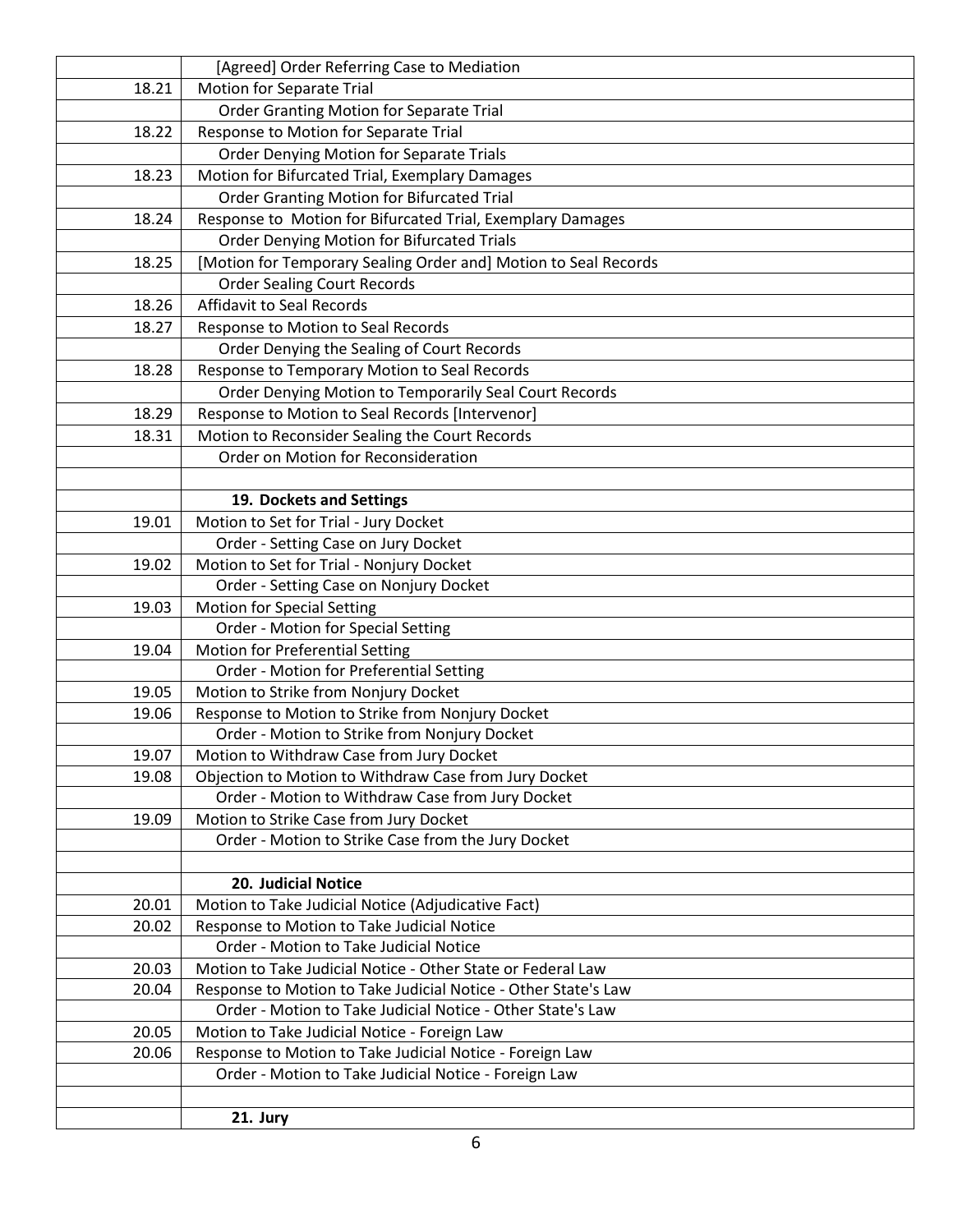| 21.01          | Motion to Equalize Jury Strikes                                                      |
|----------------|--------------------------------------------------------------------------------------|
| 21.02          | Response to Motion to Equalize Jury Strikes                                          |
|                | Order - Motion to Equalize Jury Strikes                                              |
| 21.03          | Objection to Use of Peremptory Challenges (Batson)                                   |
| 21.04          | Response to Objection to Use of Peremptory Challenges (Batson)                       |
|                | Order - Objection to Use of Peremptory Challenges                                    |
| 21.05          | Motion to Permit Jury Note Taking                                                    |
|                | Order Granting Motion to Permit Jury Note Taking                                     |
| 21.06          | Response to Motion to Permit Jury Note Taking                                        |
|                | Order Denying Motion to Permit Jury Note Taking                                      |
|                |                                                                                      |
|                | 22. Trial Procedure                                                                  |
| 22.01          | Motion to Open and Close                                                             |
| 22.02          | Response to Motion to Open and Close                                                 |
|                | Order - Motion to Open and Close                                                     |
| 22.03          | Motion for Leave to Amend Pleadings - Rule 66 (cure defect or omission)              |
| 22.04          | Response to Motion for Leave to Amend Pleadings - Rule 66                            |
|                | Order - Motion for Leave to Amend Pleadings - Rule 66                                |
| 22.05          | Motion for Leave to Amend Pleadings - Rule 67 - (conform pleadings to issues)        |
| 22.06          | Response to Motion for Leave to Amend Pleadings - Rule 67                            |
|                | Order - Motion for Leave to Amend Pleadings - Rule 67                                |
| 22.07          | Motion for Leave to Amend Pleadings - Rule 169 (expedited actions)                   |
|                | Order - Motion for Leave to Amend Pleadings - Rule 169                               |
| 22.09          | Motion to Reconsider Judgment                                                        |
|                | Order Granting Motion to Reconsider Judgment                                         |
| 22.10          | Formal Bill of Exception                                                             |
| 22.11          | <b>Bystander's Bill of Exceptions</b>                                                |
| 22.12          | Bystander's Affidavit in Support of Bill of Exceptions                               |
|                |                                                                                      |
|                | 23. Exclusion of Evidence                                                            |
| 23.01          | Motion in Limine                                                                     |
|                | Order - Motion in Limine                                                             |
| 23.05          | Motion to Suppress Deposition                                                        |
| 23.06          | Response to Motion to Suppress Deposition                                            |
|                | Order - Motion to Suppress Deposition                                                |
| 23.08          | Motion to Exclude Witness Testimony                                                  |
| 23.09          | Response to Motion to Exclude Witness Testimony                                      |
|                | Order - Motion to Exclude Witness Testimony                                          |
| 23.11<br>23.12 | Motion to Exclude Expert Testimony<br>Response to Motion to Exclude Expert Testimony |
|                | Order - Motion to Exclude Expert Testimony                                           |
|                |                                                                                      |
|                | 24. Subpoenas                                                                        |
| 24.01          | Subpoena (Duces Tecum)                                                               |
| 24.02          | Motion to Quash Subpoena (and for Protective Order)                                  |
|                | Order-Motion to Quash (and for Protective Order)                                     |
| 24.03          | Response to Motion to Quash Subpoena Duces Tecum                                     |
|                | Order Denying Motion to Quash Subpoena Duces Tecum                                   |
| 24.04          | Notice of Subpoena for Documents from Nonparty                                       |
|                |                                                                                      |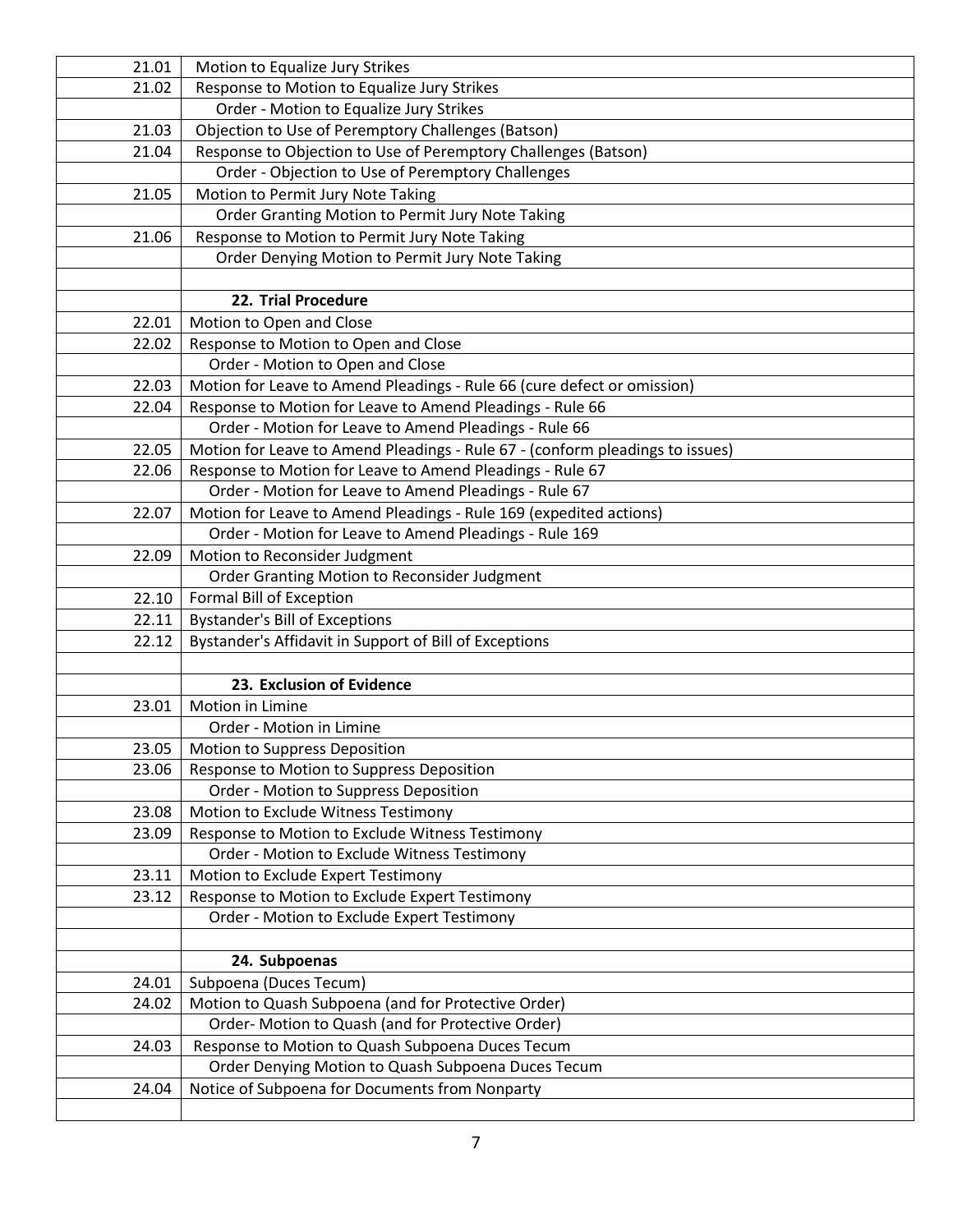|       | *** GENERAL DISCOVERY***                                                                                                  |
|-------|---------------------------------------------------------------------------------------------------------------------------|
|       | (NOTE: Discovery for specific causes of action can be found in later sections for each cause of                           |
|       | action)                                                                                                                   |
|       |                                                                                                                           |
|       | 25. Certificate of Discovery                                                                                              |
| 25.00 | Certificate of Written Discovery                                                                                          |
|       |                                                                                                                           |
|       | 26. Pretrial Discovery                                                                                                    |
| 26.01 | Petition to Take Depositions Before Suit                                                                                  |
|       | Order Granting Petition to Take Depositions Before Suit                                                                   |
| 26.02 | Response to Petition for Depositions Before Suit                                                                          |
|       | Order Denying Petition for Depositions Before Suit                                                                        |
| 26.03 | Notice of Hearing on Petition to Take Deposition Before Suit                                                              |
| 26.04 | Notice to Persons with Adverse Interest of Hearing to Take Deposition                                                     |
|       |                                                                                                                           |
|       | 27. Discovery - Motions                                                                                                   |
| 27.01 | Motion for Level 3 Discovery Control Plan                                                                                 |
|       | Order - Level 3 Discovery Control Plan                                                                                    |
| 27.02 | Motion for Leave to Supplement or Amend Responses                                                                         |
| 27.03 | Motion to Amend or Supplement Discovery Rule 193.5 TRCP                                                                   |
|       | Order Granting Motion to Amend or Supplement Discovery Rule 193.5 TRCP                                                    |
| 27.04 | Response to Motion for Leave to Supplement or Amend Discovery Responses                                                   |
|       | Order - Motion for Leave to Supplement or Amend Responses                                                                 |
| 27.05 | Motion to Modify Discovery Control Plan                                                                                   |
| 27.06 | Response to Motion to Modify Discovery Control Plan                                                                       |
|       | Order - Motion to Modify Discovery Control Plan                                                                           |
| 27.07 | Motion to Extend Time to Respond to Discovery                                                                             |
| 27.08 | Response to Motion to Extend Time to Respond to Discovery                                                                 |
|       | Order - Motion to Extend Time to Respond to Discovery                                                                     |
| 27.09 | Motion to Quash Deposition Notice                                                                                         |
| 27.10 | Response to Motion to Quash Deposition Notice                                                                             |
|       | Order - Motion to Quash Deposition Notice                                                                                 |
|       |                                                                                                                           |
|       | 28. Discovery - Objections and Enforcement                                                                                |
| 28.01 | <b>Objection to Request for Disclosure</b>                                                                                |
| 28.02 | Objection to Interrogatories                                                                                              |
| 28.03 | <b>Objection to Request for Admissions</b>                                                                                |
| 28.04 | Objection to Request for Production                                                                                       |
| 28.05 | Objection to Request for Entry Upon Real Property                                                                         |
| 28.06 | Objection to Notice of Deposition                                                                                         |
| 28.07 | Motion for Protective Order                                                                                               |
|       | Protective Order                                                                                                          |
| 28.08 | Response to Motion for Protective Order                                                                                   |
|       | Order Denying Motion for Protective Order                                                                                 |
| 28.09 | Motion to Compel Responses to Interrogatories                                                                             |
| 28.10 | Response to Motion to Compel Responses to Interrogatories                                                                 |
|       | Order - Motion to Compel Responses to Interrogatories                                                                     |
| 28.11 | Motion to Compel Response to Requests for Disclosure<br>Response to Motion to Compel Responses to Requests for Disclosure |
| 28.12 |                                                                                                                           |
|       | Order - Motion to Compel Response to Requests for Disclosure                                                              |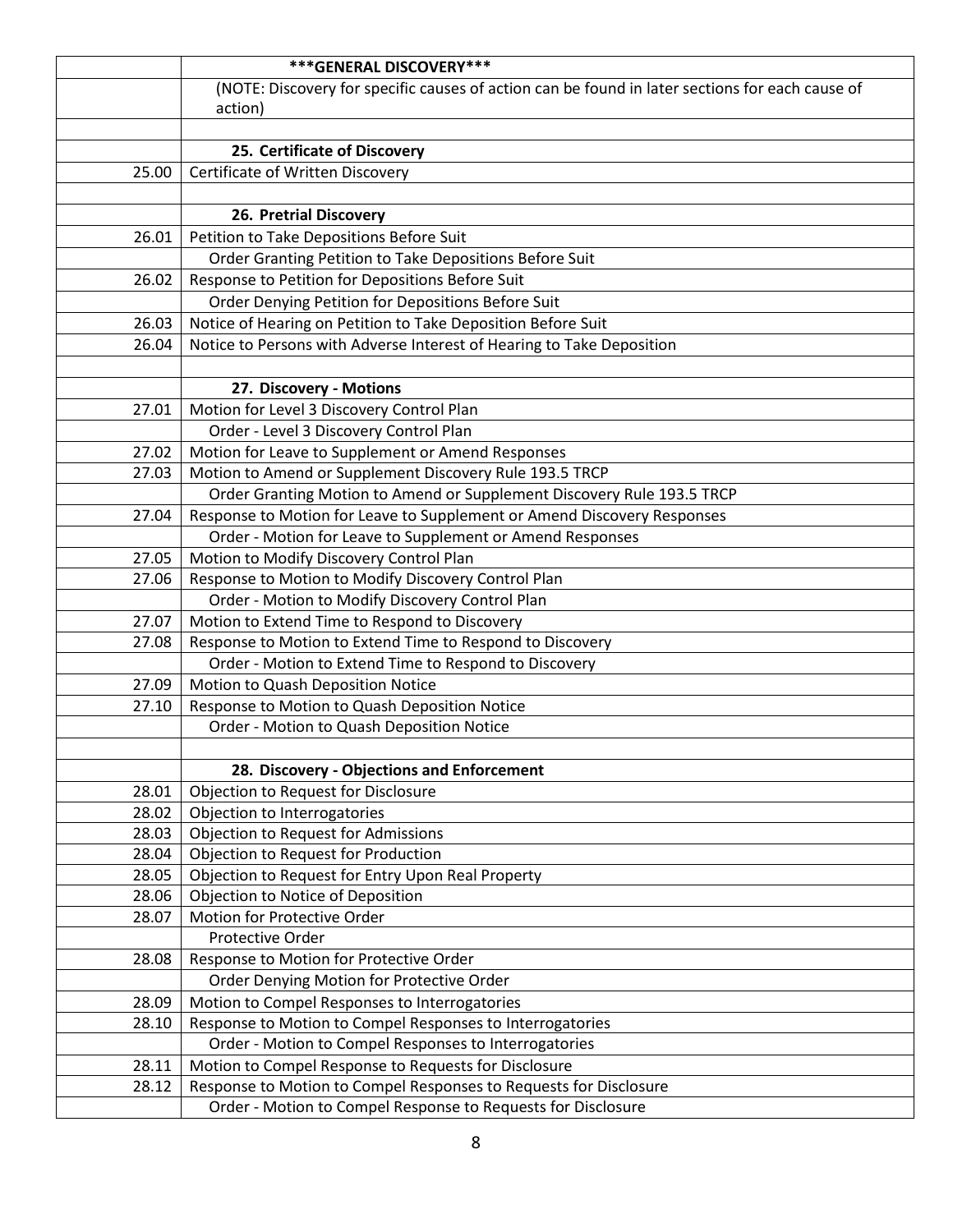| 28.13          | Motion to Compel Response to Requests for Admissions                                                                       |
|----------------|----------------------------------------------------------------------------------------------------------------------------|
| 28.14          | Response to Motion to Compel Responses to Requests for Admissions                                                          |
|                | Order - Motion to Compel Response to Requests for Admissions                                                               |
| 28.15          | Motion to Compel Response to Requests for Production                                                                       |
| 28.16          | Response to Motion to Compel Responses to Requests for Production                                                          |
|                | Order - Motion to Compel Response to Requests for Production                                                               |
| 28.17          | Motion to Compel Answers to Deposition Questions                                                                           |
| 28.18          | Response to Motion to Compel Answers to Deposition Questions                                                               |
|                | Order - Motion to Compel Answers to Deposition Questions                                                                   |
| 28.19          | Motion to Compel Appearance at Deposition                                                                                  |
| 28.20          | Response to Motion to Compel Appearance at Deposition                                                                      |
|                | Order - Motion to Compel Appearance at Depositions                                                                         |
| 28.21          | Motion for Contempt - Failure to Attend Deposition                                                                         |
|                | Order to Show Cause - Contempt for Failure to Attend Deposition                                                            |
| 28.22          | Response to Motion for Contempt - Missed Deposition                                                                        |
| 28.23          | Judgment of Contempt - Failure to Attend Deposition                                                                        |
| 28.24          | Motion to Deem Facts Admitted                                                                                              |
|                | Order - Deeming Facts Admitted                                                                                             |
| 28.25          | Response to Motion to Deem Facts Admitted                                                                                  |
| 28.26          | Motion to Examine Person                                                                                                   |
|                | Order Granting Motion to Compel Examination[s]                                                                             |
| 28.27          | Motion for Expert Witness Designation (cases filed before Jan. 1, 2021)                                                    |
|                | Order Granting Motion Requiring Expert Witness Designation                                                                 |
| 28.28          | Motion for Reduction of Opinion of Expert Witness to Tangible Form TRCP 195                                                |
|                | Order Granting Motion for Reduction of Expert Opinions to Tangible Form                                                    |
| 28.29          | Affidavit of Attorney-Client Work Product                                                                                  |
| 28.30          | Affidavit of Consulting Expert                                                                                             |
| 28.31          | <b>Affidavit for Trade Secrets</b>                                                                                         |
| 28.32          | Affidavit of Undue Burden                                                                                                  |
| 28.33          | Affidavit for Non-Attorney Work Product                                                                                    |
| 28.34          | Withholding Statement to Preserve Privilege TRCP 193.3                                                                     |
| 28.35          | Request to Identify Information or Material Withheld 193.3                                                                 |
| 28.36          | Response to Request for Description of Privileged Information                                                              |
| 28.37          | Letter to Opposing Counsel - Rule 11 Agreement for Discovery                                                               |
| 28.38          | Filing for Rule 11 Agreement for Discovery                                                                                 |
|                |                                                                                                                            |
|                | 29. Discovery - Records and Documents                                                                                      |
| 29.01          | Notice of Filing of Business Records Through Affidavit                                                                     |
| 29.02          | <b>Affidavit Authenticating Business Records</b>                                                                           |
| 29.03          | Notice of Intent to Use Self-Authenticated Document                                                                        |
| 29.04          | Notice Requesting Production of Documents                                                                                  |
|                |                                                                                                                            |
|                | 30. Discovery - Inspection of Premises (Generic)                                                                           |
| 30.01<br>30.02 | Request for Entry on Property<br>Response to Request for Entry On Property                                                 |
|                | Order - Request for Entry on Property                                                                                      |
|                |                                                                                                                            |
| 30.03          | Motion for Permission to Enter Property of a Nonparty<br>Response to Motion for Permission to Enter Property of a Nonparty |
| 30.04          | Order - Motion for Permission to Enter Property of a Nonparty                                                              |
|                |                                                                                                                            |
|                |                                                                                                                            |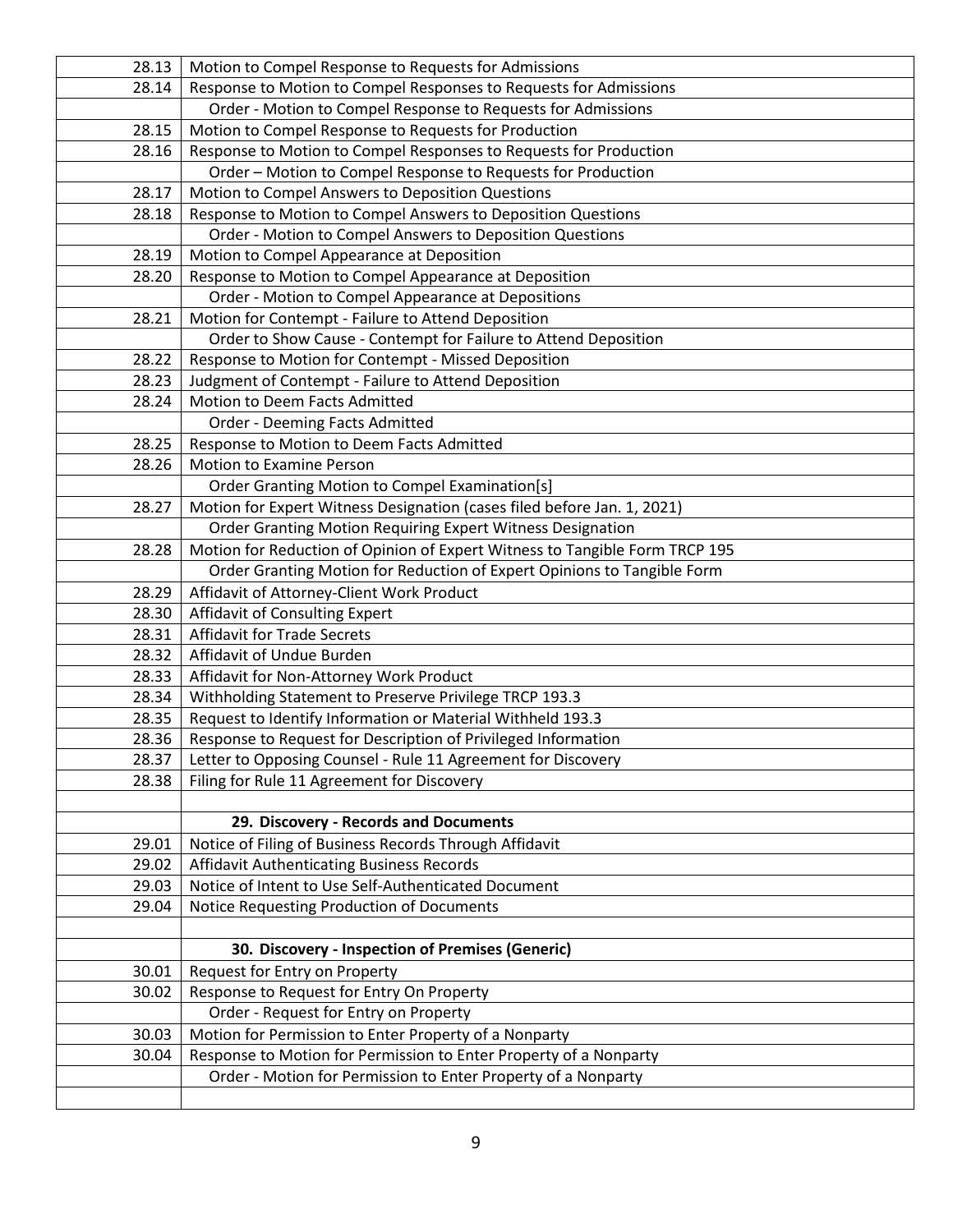|                | 31. Discovery - Request for Production (Generic)                                         |
|----------------|------------------------------------------------------------------------------------------|
| 31.01          | <b>Request for Production (Generic)</b>                                                  |
| 31.02          | Response to Request for Production (Generic)                                             |
| 31.03          | Supplemental or Amended Response to Request for Production                               |
|                |                                                                                          |
|                | 32. Discovery - Interrogatories (Generic)                                                |
| 32.01          | Interrogatories                                                                          |
| 32.02          | Responses to Interrogatories                                                             |
| 32.03          | Supplemental or Amended Answers to Interrogatories                                       |
| 32.04          | Motion for Leave to Serve Additional Interrogatories                                     |
|                | Order - Granting Leave to Serve Additional Interrogatories                               |
|                |                                                                                          |
|                | 33. Discovery - Admissions (Generic)                                                     |
| 33.01          | Request for Admissions (Shell)                                                           |
| 33.02          | Response to Request for Admissions                                                       |
| 33.03          | Motion to Withdraw or Amend Admission of Fact                                            |
|                | Order - Granting Motion to Withdraw or Amend Admission of Fact                           |
|                |                                                                                          |
|                | 34. Discovery - Disclosure (Generic)                                                     |
| 34.01          | Initial Disclosures (TRCP 194)                                                           |
| 34.02          | Request for Compliance of Initial Disclosures                                            |
| 34.03          | Request for Disclosure (cases filed before Jan 1, 2021)                                  |
| 34.04          | Response to Request for Disclosure (cases filed before Jan 1, 2021)                      |
| 34.05          | <b>Pretrial Disclosures</b>                                                              |
| 34.06          | <b>Testifying Expert Disclosures and Reports</b>                                         |
|                |                                                                                          |
|                | 35. Discovery - Depositions                                                              |
| 35.01          | Notice of Intent to Take Oral Deposition                                                 |
| 35.02          | Notice of Intention to Take Deposition on Written Questions                              |
| 35.03          | <b>Cross Questions for Written Deposition</b>                                            |
| 35.04          | Motion for Telephone Deposition or Testimony                                             |
|                | Order Granting Motion for Telephone Deposition or Testimony                              |
| 35.05          | Motion for Letter of Request to Depose Out-of-State Witness                              |
|                | Order for Letter of Request to Depose Out-of-State Witness                               |
|                | Letter of Request for Deposition                                                         |
| 35.06          | Motion for Letter Rogatory to Depose Out-of-State Witness                                |
|                | Order for Letter Rogatory to Depose Out-of-State Witness                                 |
|                | Letter of Rogatory                                                                       |
| 35.07          | Notice to Take Deposition Outside of Texas                                               |
| 35.08          | Motion to Shorten Time for Taking Video Deposition                                       |
|                | Order Granting Motion to Shorten Time for Deposition Notice                              |
| 35.09          | Notice of Delivery of Deposition                                                         |
| 35.10          | Certification of Transcript or Recording of Deposition                                   |
| 35.11          | Letter to Videographer for Deposition Set Up                                             |
| 35.12          | Letter Rule 11 Agreement for Deposition                                                  |
| 35.13          | Filing for Rule 11 Agreement for Deposition                                              |
|                |                                                                                          |
|                | <b>39. Letters to Medical Providers</b>                                                  |
| 39.04<br>39.05 | Letter - Information Request of Treating Physician                                       |
|                |                                                                                          |
| 39.06          | Letter - Records Request of Treating Physician<br>Letter - Provider Letter of Protection |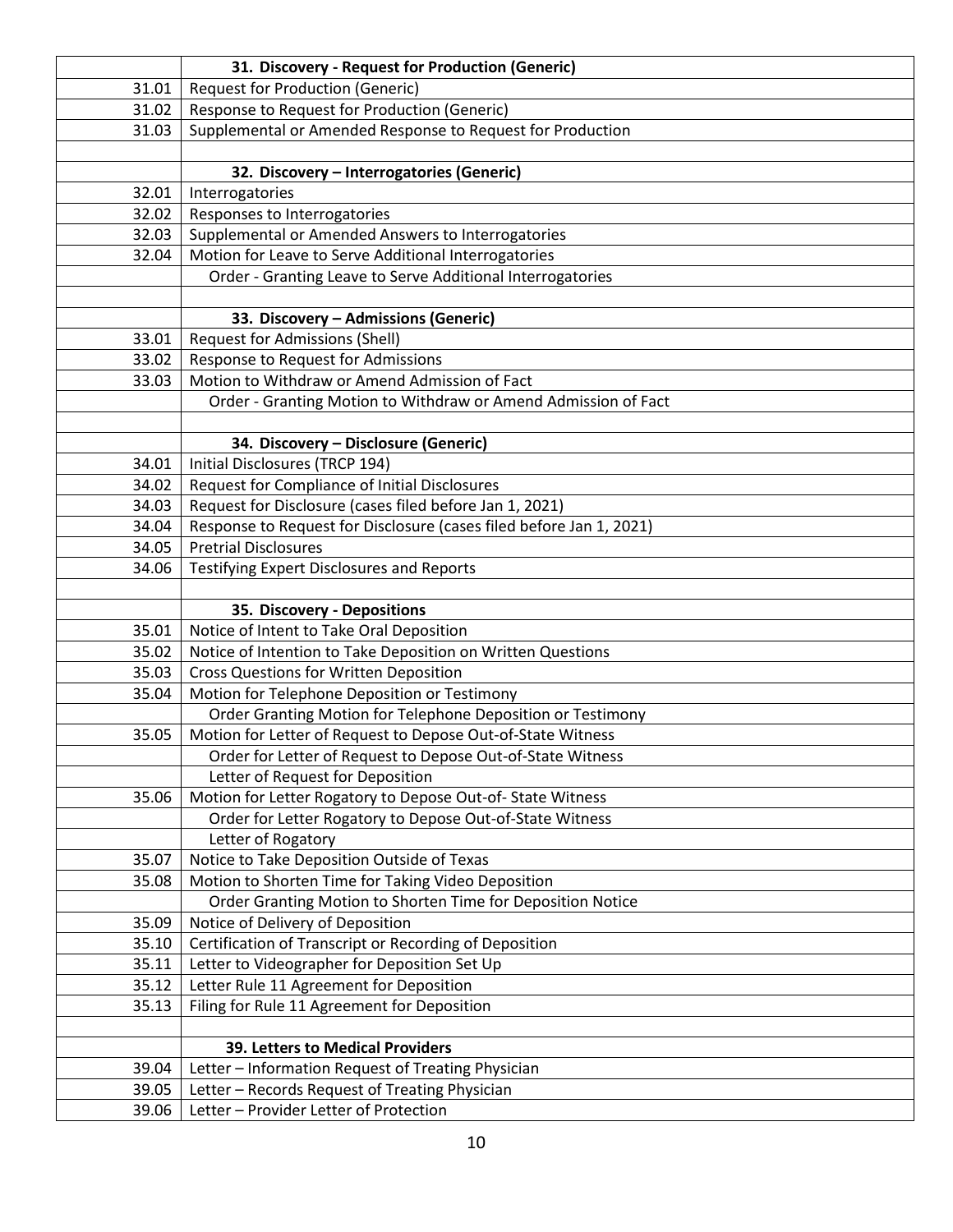| 39.07          | Letter - Records Request from EMS                                                 |
|----------------|-----------------------------------------------------------------------------------|
| 39.08          | Letter - Billing Records Request to Hospital                                      |
| 39.09          | Letter - Medical Records Request to Hospital                                      |
| 39.11          | Letter - Transmitting Funds to Provider                                           |
|                |                                                                                   |
|                | *** SPECIFIC CAUSES OF ACTION ***                                                 |
|                | (NOTE: The forms under each cause of action are specific to that cause of action) |
|                |                                                                                   |
|                | 40. Breach of Contract                                                            |
| 40.01          | Letter Canceling Contract for Breach                                              |
| 40.02          | Original Petition - Breach of Contract                                            |
| 40.03          | Original Answer - Breach of Contract                                              |
| 40.04          | Request for Production (Breach of Contract)                                       |
| 40.05          | Plaintiff's Interrogatories (Breach of Contract)                                  |
| 40.06          | Defendant's Interrogatories (Breach of Contract)                                  |
| 40.07          | Plaintiff's Request for Admissions (Breach of Contract)                           |
| 40.08          | Defendant's Request for Admissions (Breach of Contract)                           |
|                |                                                                                   |
|                | 41. Medical Malpractice                                                           |
| 41.01          | Notice of Health Care Liability Claim                                             |
| 41.10          | Letter - Demand for Excess Damages                                                |
| 41.16          | <b>Original Petition - Medical Malpractice</b>                                    |
| 41.17          | <b>Original Answer - Medical Malpractice</b>                                      |
| 41.28          | Plaintiff's Requests for Production (Med Mal)                                     |
| 41.29          | Defendant's Requests for Production (Med Mal)                                     |
| 41.30<br>41.31 | Plaintiff's Interrogatories (Med Mal)<br>Defendant's Interrogatories (Med Mal)    |
| 41.32          | Plaintiff's Request for Admissions (Med Mal)                                      |
| 41.33          | Defendant's Request for Admissions (Med Mal)                                      |
|                |                                                                                   |
|                | 42. Premises Liability                                                            |
| 42.01          | <b>Original Petition - Premises Liability</b>                                     |
| 42.02          | <b>Original Answer - Premises Liability</b>                                       |
| 42.03          | Plaintiff's Requests for Production (Premises Liability)                          |
| 42.04          | Defendant's Requests for Production (Premises Liability)                          |
| 42.05          | Plaintiff's Interrogatories (Premises Liability)                                  |
| 42.06          | Defendant's Interrogatories (Premises Liability)                                  |
| 42.07          | Plaintiff's Request for Admissions (Premises Liability)                           |
| 42.08          | Defendant's Request for Admissions (Premises Liability)                           |
|                |                                                                                   |
|                | 43. Products Liability                                                            |
| 43.01          | <b>Original Petition - Products Liability</b>                                     |
| 43.02          | Original Answer - Products Liability                                              |
| 43.06          | Plaintiff's Request for Production (Products Liability)                           |
| 43.07          | Defendant's Requests for Production (Products Liability)                          |
| 43.08          | Plaintiff's Interrogatories (Products Liability)                                  |
| 43.09          | Defendant's Interrogatories (Products Liability)                                  |
| 43.10          | Plaintiff's Request for Admissions (Products Liability)                           |
| 43.11          | Defendant's Request for Admissions (Products Liability)                           |
|                |                                                                                   |
|                | 44. Motor Vehicle Accidents                                                       |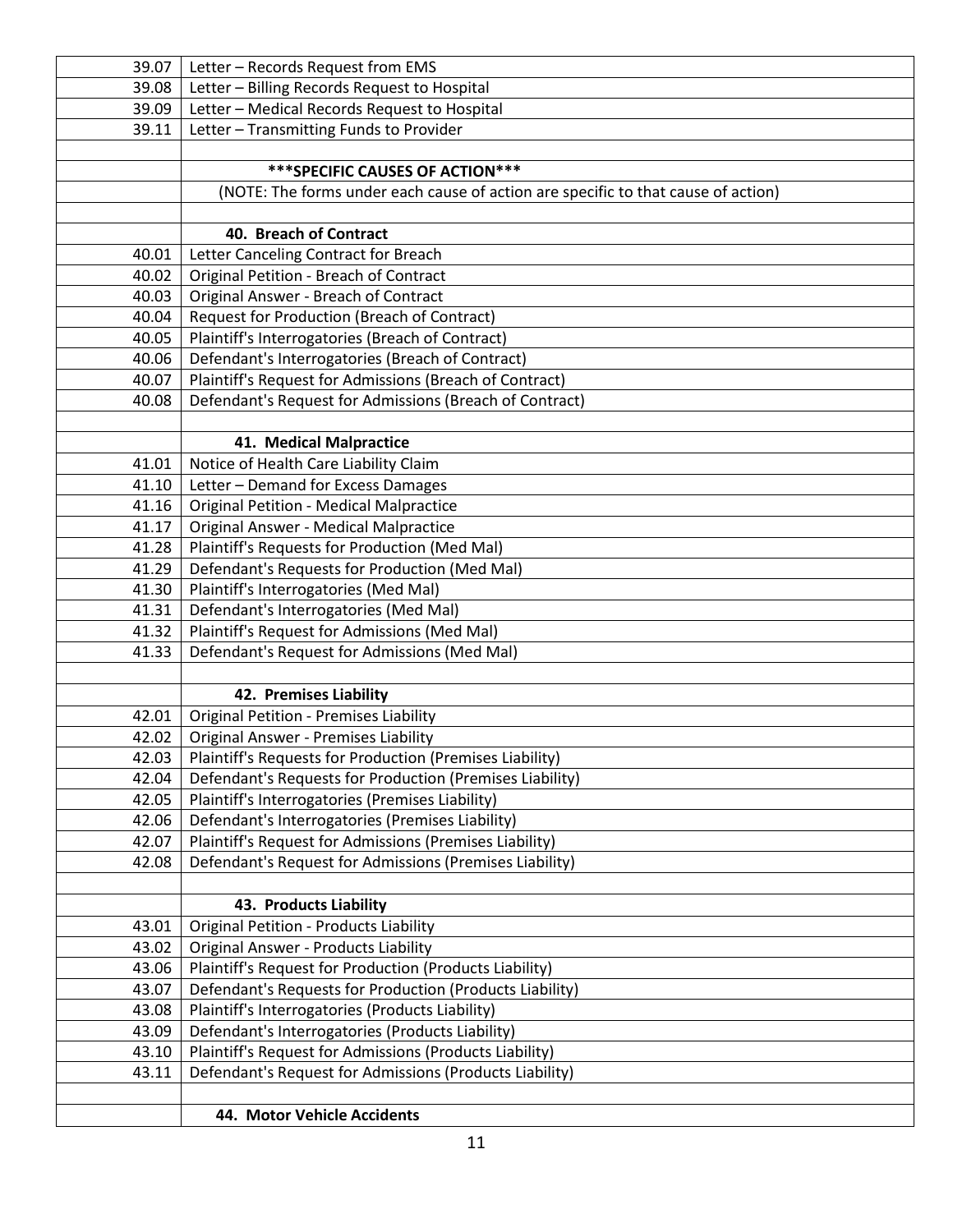| 44.01 | Letter of Representation and Settlement Offer           |
|-------|---------------------------------------------------------|
| 44.03 | Personal Injury Protection Demand                       |
| 44.04 | <b>Uninsured Motorist Demand Letter</b>                 |
| 44.05 | <b>Underinsured Motorist Demand Letter</b>              |
| 44.06 | <b>Stowers Demand Letter</b>                            |
| 44.07 | Letter - Subrogation Entitlement Denial                 |
| 44.12 | Original Petition - Motor Vehicle Accident              |
| 44.13 | Original Answer - Motor Vehicle Accident                |
| 44.14 | Petition - Uninsured or Underinsured Motorist           |
| 44.16 | <b>Request for Production (Motor Vehicles)</b>          |
| 44.17 | Plaintiff's Interrogatories (Motor Vehicle)             |
| 44.18 | Defendant's Interrogatories (Motor Vehicle)             |
| 44.20 | Plaintiff's Request for Admissions (Motor Vehicle)      |
| 44.21 | Defendant's Request for Admissions (Motor Vehicle)      |
|       |                                                         |
|       | 45. Deceptive Trade Practices (DTPA)                    |
| 45.01 | Notice of Claim - DTPA (Demand Letter)                  |
| 45.02 | Response to DTPA Demand                                 |
| 45.03 | Rejection to DTPA Demand [option for counter]           |
| 45.05 | <b>Original Petition - DTPA</b>                         |
| 45.07 | Affidavit Certification of Settlement Rejection (DTPA)  |
| 45.09 | Plea in Abatement (DTPA)                                |
|       | Order Granting Plea in Abatement (DTPA)                 |
| 45.11 | Response to Plea in Abatement (DTPA)                    |
|       | Order Denying Plea in Abatement (DTPA)                  |
| 45.13 | Motion to Compel Mediation (DTPA)                       |
|       | <b>Order Compelling Mediation (DTPA)</b>                |
|       | Order Referring Case to Mediation (DTPA)                |
| 45.15 | <b>Original Answer - DTPA</b>                           |
| 45.17 | Plaintiff's Requests for Production (DTPA)              |
| 45.18 | Defendant's Requests for Production (DTPA)              |
| 45.19 | Plaintiff's Interrogatories (DTPA)                      |
| 45.20 | Defendant's Interrogatories (DTPA)                      |
| 45.21 | Plaintiff's Request for Admissions (DTPA)               |
| 45.22 | Defendant's Request for Admissions (DTPA)               |
| 45.24 | Judgment (DTPA)                                         |
| 45.26 | Motion to Appoint Receiver With Show Cause Order (DTPA) |
|       | Order for Appointment of Receiver (DTPA)                |
| 45.28 | <b>DTPA Waiver of Rights</b>                            |
|       |                                                         |
|       | 46. Collections                                         |
| 46.01 | Demand Letter - Consumer Debt                           |
| 46.02 | Demand Letter - Commercial Debt                         |
| 46.03 | Application for Turnover Relief                         |
|       | Order for Turnover Relief                               |
| 46.04 | Application for Prejudgment Writ of Garnishment         |
|       | Order for Issuance of Prejudgment Writ of Garnishment   |
| 46.05 | Affidavit for Prejudgment Writ of Garnishment           |
| 46.06 | Officer's Return for Prejudgment Writ of Garnishment    |
| 46.07 | Application for Writ of Garnishment After Judgment      |
| 46.08 | Affidavit for Writ of Garnishment After Judgment        |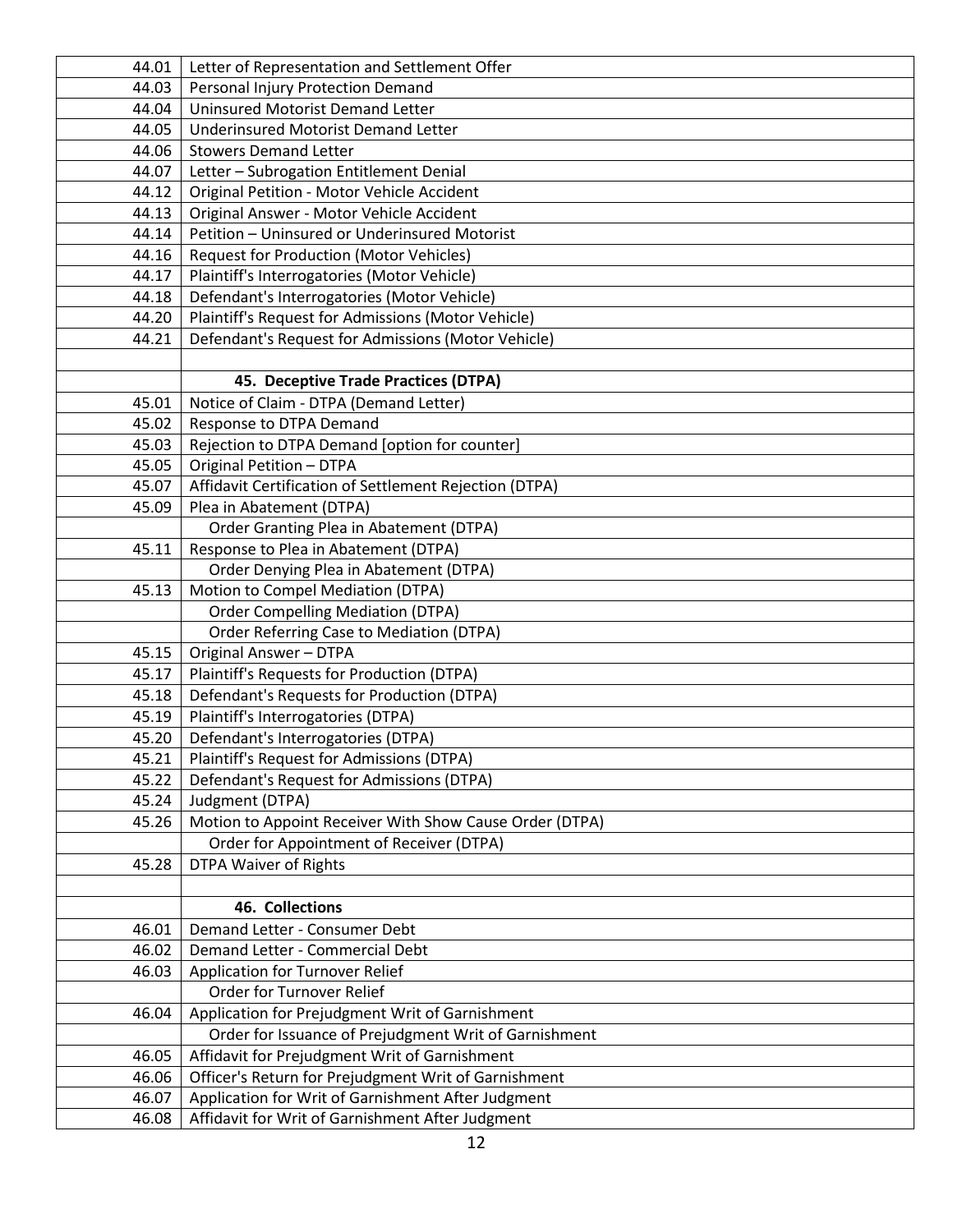| 46.09 | Judgment in Garnishment                                                           |
|-------|-----------------------------------------------------------------------------------|
| 46.10 | Writ of Garnishment                                                               |
| 46.11 | Notice of Garnishment                                                             |
| 46.12 | Officer's Return for Postjudgment Writ of Garnishment                             |
| 46.13 | Petition on Sworn Account                                                         |
| 46.14 | Post Judgment Interrogatories in Aid of Judgment                                  |
| 46.15 | Post Judgment Subpoena Duces Tecum - Nonparty                                     |
| 46.16 | Post Judgment Letter Agreement                                                    |
| 46.17 | Request for Abstract of Judgment [and Writ of Execution]                          |
| 46.18 | Abstract Judgment                                                                 |
| 46.20 | Cease and Desist Letter - Collections                                             |
| 46.21 | <b>Order Appointing Receiver</b>                                                  |
| 46.22 | Notice of Protected Property Rights                                               |
| 46.23 | Instructions for Protected Property Claim Form                                    |
| 46.24 | Protected Property Claim Form                                                     |
|       |                                                                                   |
|       | 47. Probate                                                                       |
| 47.01 | Petition for Accounting and Distribution                                          |
| 47.02 | Order for Accounting and Distribution                                             |
|       |                                                                                   |
|       | 48. Property                                                                      |
| 48.01 | Demand Letter - Partition                                                         |
| 48.02 | <b>Petition to Partition</b>                                                      |
| 48.03 | Original Answer - Partition                                                       |
|       | Order - Special Exceptions to Petition to Partition                               |
| 48.04 | Decree Ordering [Sale-Partition] of Property                                      |
| 48.05 | Writ of Partition                                                                 |
| 48.06 | Application for Writ Authorizing Entry and Property Retrieval                     |
| 48.07 | Affidavit - Certification of Application for Writ Authorizing Entry and Retrieval |
| 48.08 | Order Granting Application for Writ Authorizing Entry and Property Retrieval      |
| 48.09 | Writ Authorizing Entry and Property Retrieval                                     |
|       |                                                                                   |
|       | 49. Miscellaneous Causes of Action                                                |
| 49.01 | Demand Letter - Notice and Demand to Vacate                                       |
| 49.02 | Common Source Agreement                                                           |
| 49.03 | Petition on Trespass to Try Title                                                 |
| 49.04 | Defendant's Original Answer on Trespass to Try Title                              |
| 49.05 | <b>Abstract Demand</b>                                                            |
| 49.06 | Judgment on Petition on Trespass to Try Title                                     |
| 49.09 | Demand Letter - Quiet Title                                                       |
| 49.10 | Petition to Quiet Title                                                           |
| 49.11 | Defendant's Answer to Petition to Quiet Title                                     |
| 49.12 | Judgment on Petition to Quiet Title                                               |
|       |                                                                                   |
|       | 50. Findings of Fact                                                              |
| 50.01 | Request for Findings of Fact and Conclusions of Law                               |
| 50.02 | Response to Request for Findings of Fact                                          |
| 50.03 | Notice of Past Due Findings of Fact and Conclusions of Law                        |
| 50.04 | Request for Amended or Additional Findings of Fact and Conclusions of Law         |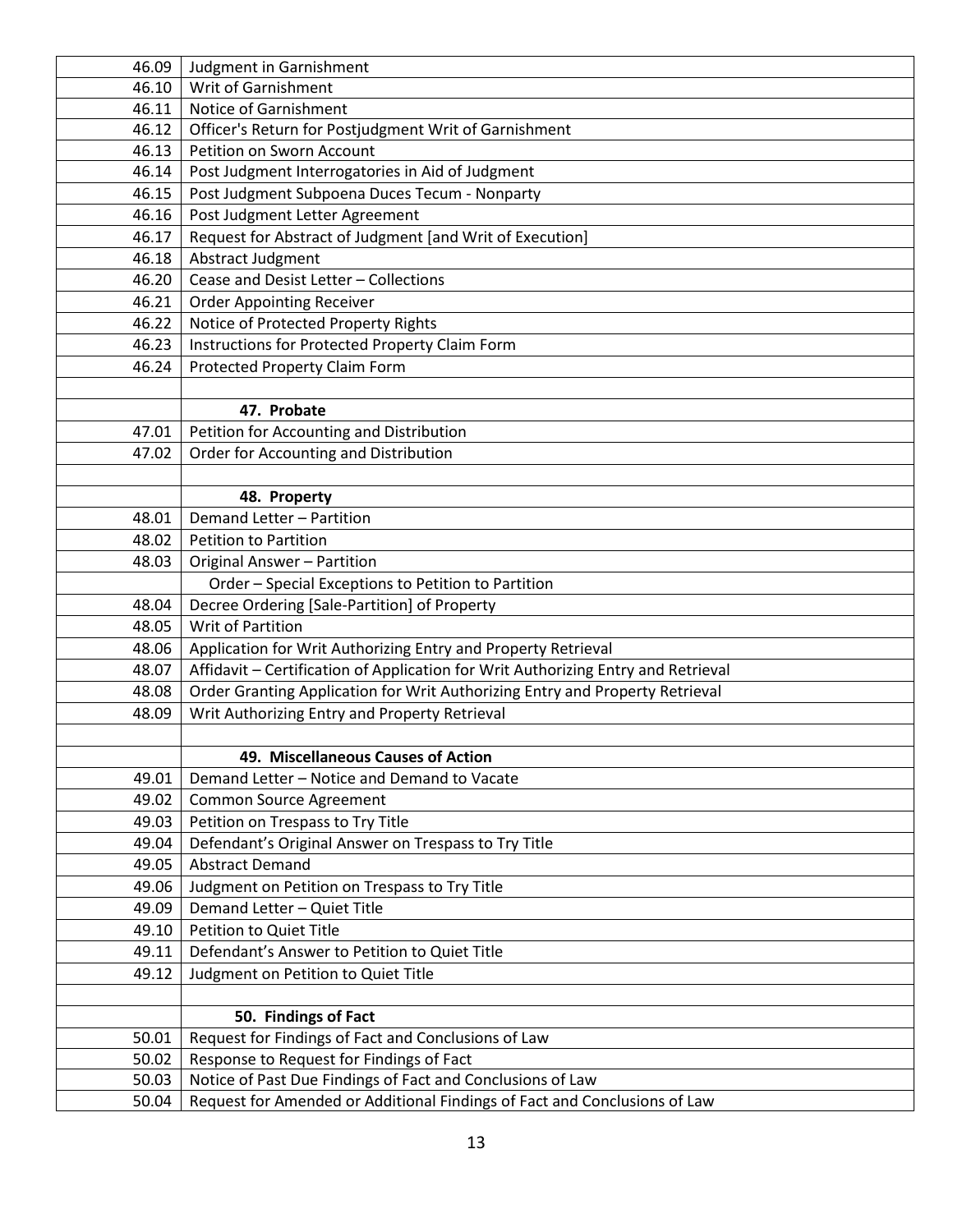|       | 51. Post Trial                                          |
|-------|---------------------------------------------------------|
| 51.01 | <b>Motion for Mistrial</b>                              |
|       | <b>Order Granting Motion for Mistrial</b>               |
| 51.03 | Motion to Reopen Evidence Rule 270 TRCP                 |
|       | <b>Order Granting Motion to Reopen</b>                  |
| 51.07 | Motion for Judgment Notwithstanding the Verdict (JNOV)  |
|       | Judgment Notwithstanding the Verdict                    |
| 51.08 | Response to Motion for JNOV                             |
|       | Order Denying Motion for JNOV                           |
| 51.09 | Motion to Disregard Jury Findings                       |
|       | Judgment to Disregard Jury Findings                     |
| 51.10 | Response to Motion to Disregard Jury Findings           |
|       | Order Denying Motion to Disregard Jury Findings         |
| 51.11 | Motion to Preserve Court Reporter Notes                 |
|       | Order Granting Motion to Preserve Court Reporter Notes  |
| 51.15 | Motion for Withdrawal of Exhibits                       |
|       | Order - Withdrawal of Exhibits                          |
| 51.16 | Motion to Enter Judgment                                |
|       | Order Granting Motion to Enter Judgment                 |
| 51.17 | Motion to Sign Judgment                                 |
|       | Order Granting Motion to Sign Judgment                  |
| 51.18 | Motion to Reform Judgment                               |
|       | Order Granting Motion to Reform Judgment                |
| 51.21 | Motion to Modify Judgment                               |
|       | Order - Modifying Judgment                              |
| 51.23 | <b>Motion for Remittitur</b>                            |
|       | <b>Order Granting Motion for Remittitur</b>             |
| 51.24 | Response to Motion for Remittitur                       |
|       | <b>Order Denying Motion for Remittitur</b>              |
| 51.25 | Motion to Withdraw Funds                                |
|       | Order Granting the Release of Funds                     |
| 51.30 | Motion for Judgment Nunc Pro Tunc                       |
|       | Order Granting Judgment Nunc Pro Tunc                   |
| 51.31 | Response to Motion for Judgment Nunc Pro Tunc           |
|       | Order Denying Motion for Judgment Nunc Pro Tunc         |
| 51.32 | Motion for Determination of Lien                        |
| 51.33 | Motion for Return of Bond                               |
|       | Order Granting Motion for Return of Bond                |
| 51.37 | Motion to Set Aside Judgment - Military Service         |
|       | Order - Motion to Set Aside Judgment - Military Service |
| 51.39 | Motion to Set Aside Default Judgment                    |
|       | Order - Motion to Set Aside Default Judgment            |
| 51.41 | Motion for New Trial - After Jury Trial                 |
| 51.42 | Motion for New Trial - After Nonjury Trial              |
| 51.43 | Motion for New Trial - After Default Judgment           |
| 51.44 | Response to Motion for New Trial                        |
|       | Order - Motion for New Trial                            |
| 51.46 | Petition for Bill of Review                             |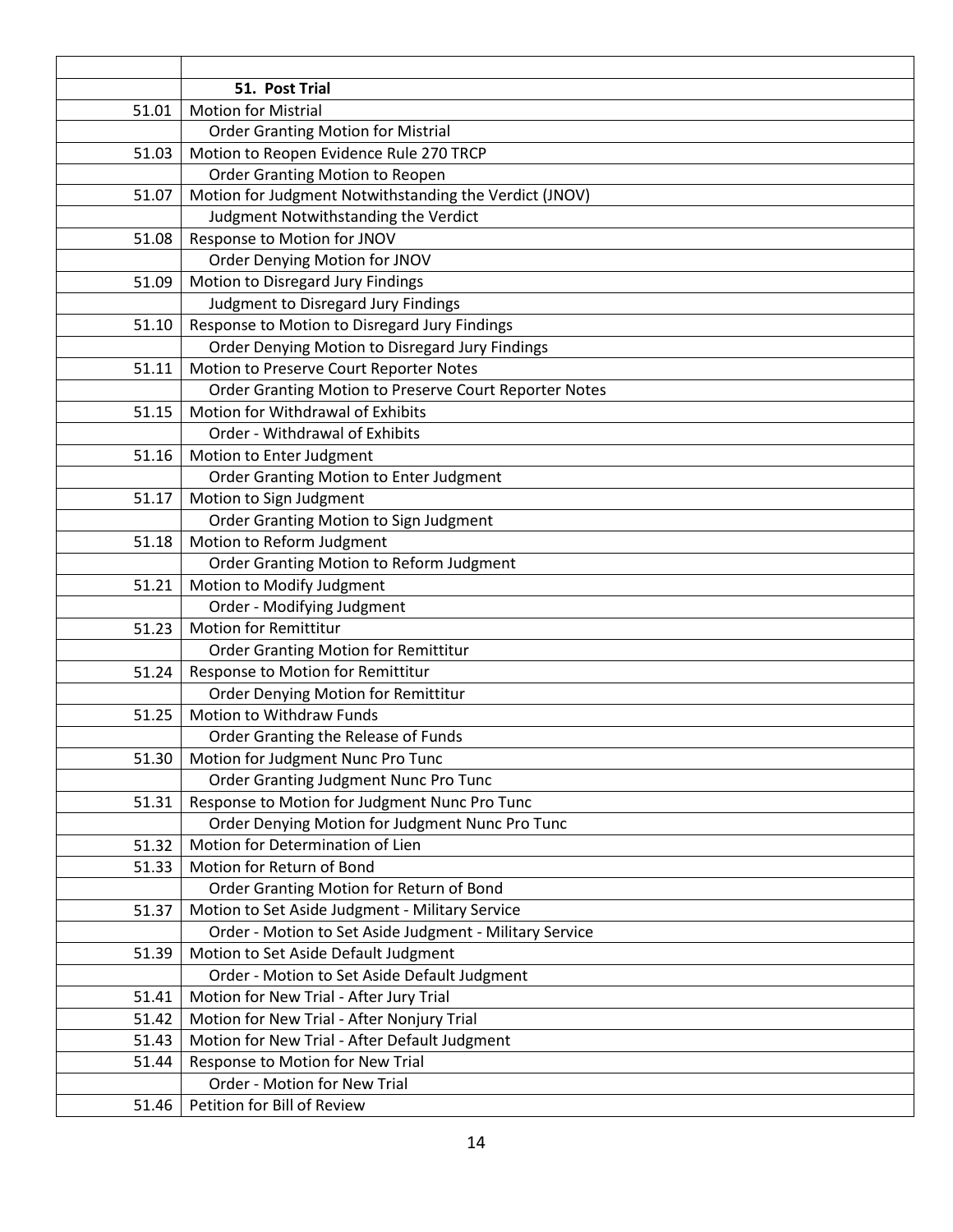|       | Order Granting Petition for Bill of Review                           |
|-------|----------------------------------------------------------------------|
| 51.47 | Defendant's Original Answer to Bill of Review                        |
|       |                                                                      |
|       | 52. Appeal                                                           |
| 52.01 | Notice of Appeal                                                     |
| 52.03 | Letter Requesting Court Reporter's Record                            |
| 52.04 | Request for Preparation of Reporter's Record                         |
| 52.05 | Request for Preparation of Clerk's Record                            |
| 52.06 | Letter to Designate Matters in Clerk's Record                        |
| 52.07 | Designation of Matters in Clerk's Record                             |
| 52.08 | Letter to District Clerk Transmitting Written Designation for Filing |
| 52.09 | Designation of Additional Items to Be Included in Clerk's Record     |